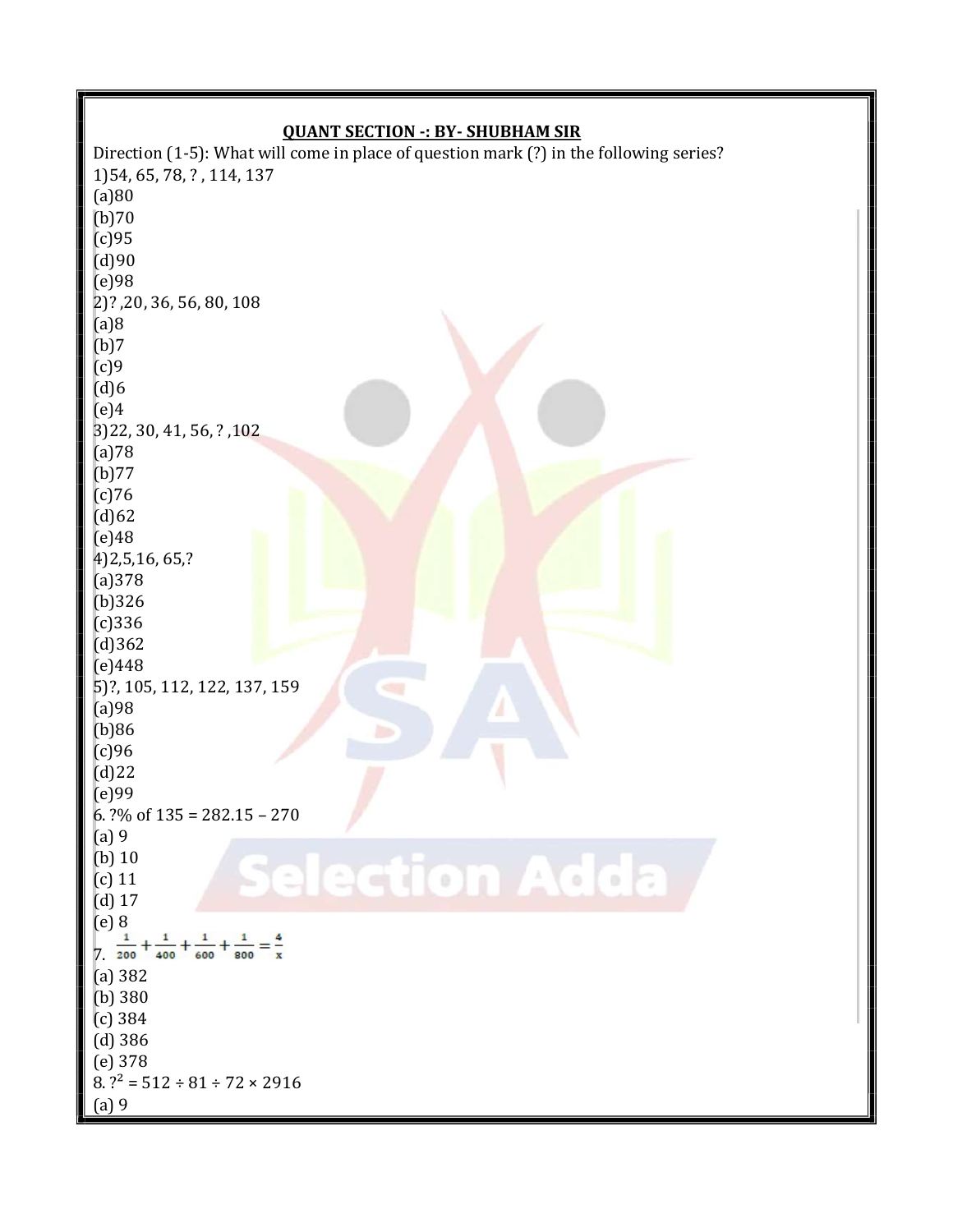| $(b)$ 12<br>$(c)$ 16                                                                                                                                                                                 |
|------------------------------------------------------------------------------------------------------------------------------------------------------------------------------------------------------|
| $(d)$ 18<br>$(e)$ 20<br>9. $\frac{9}{2} + \frac{11}{3} + \frac{17}{6} = ? + \frac{12}{5} + \frac{21}{10}$<br>(a) 6<br>(b) $6\frac{1}{2}$<br>(c)7                                                     |
| (d) $6\frac{2}{3}$<br>(e) $7\frac{1}{2}$<br>$10.5^{7-2} = (5)^5 \div (25)^3 \times (125)^2 \div 625$                                                                                                 |
| $(a) -1$<br>$(b)$ 0<br>$(c)$ 1<br>$(d)$ 2                                                                                                                                                            |
| $(e)$ 3<br>$11.? \times 65 \div 72 = 195 \times 352 \div 192$<br>(a) 369<br>$(b)$ 396                                                                                                                |
| (c) 594<br>$(d)$ 297<br>$(e)$ 376                                                                                                                                                                    |
| $12. \sqrt[3]{256} \times (1728)^{\frac{1}{8}} = ? \times (4096)^{\frac{1}{4}}$<br>$(a)$ 16<br>$(b)$ 18<br>$(c)$ 24<br>$(d)$ 28<br>$(e)$ 32<br>13. $35\%$ of $180 + 18^2 = (27)^{\frac{5}{8}} + ?^2$ |
| $(a)$ 16<br>$(b)$ 14                                                                                                                                                                                 |
| (c) 8<br>$(d)$ 12<br>$(e)$ 18<br>14665<br>$\bullet$<br>$\frac{323}{357} \times 441 - 15 \times 21 = ?$                                                                                               |
| (a) 84<br>(b) 63<br>$(c)$ 42<br>$(d)$ 21                                                                                                                                                             |
| $(e)$ 105<br>$15.$ ?× 4 – 40 <sup>2</sup> = 14 <sup>2</sup> – 36 × 44<br>$(a)$ 45                                                                                                                    |
| (b) 51<br>$(c)$ 53<br>$(d)$ 55                                                                                                                                                                       |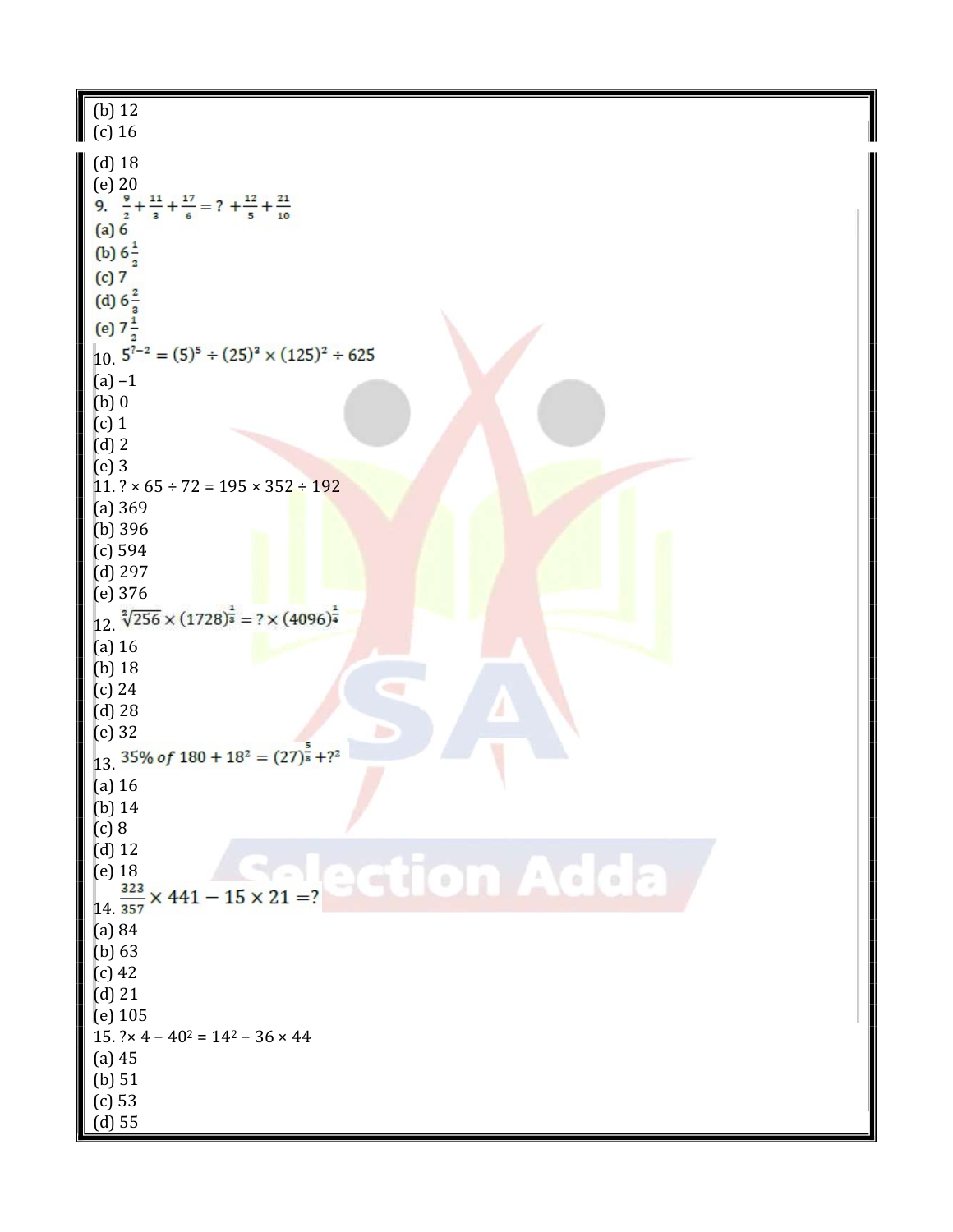# (e) 57

Directions (16-20): Bar-chart given below shows students registered for three different exams in five different years. Study the data carefully and answer the following questions.



16. Total number of students registered for CGL in all the five years is what percent more than total number of students registered for CHSL in all the five years together?

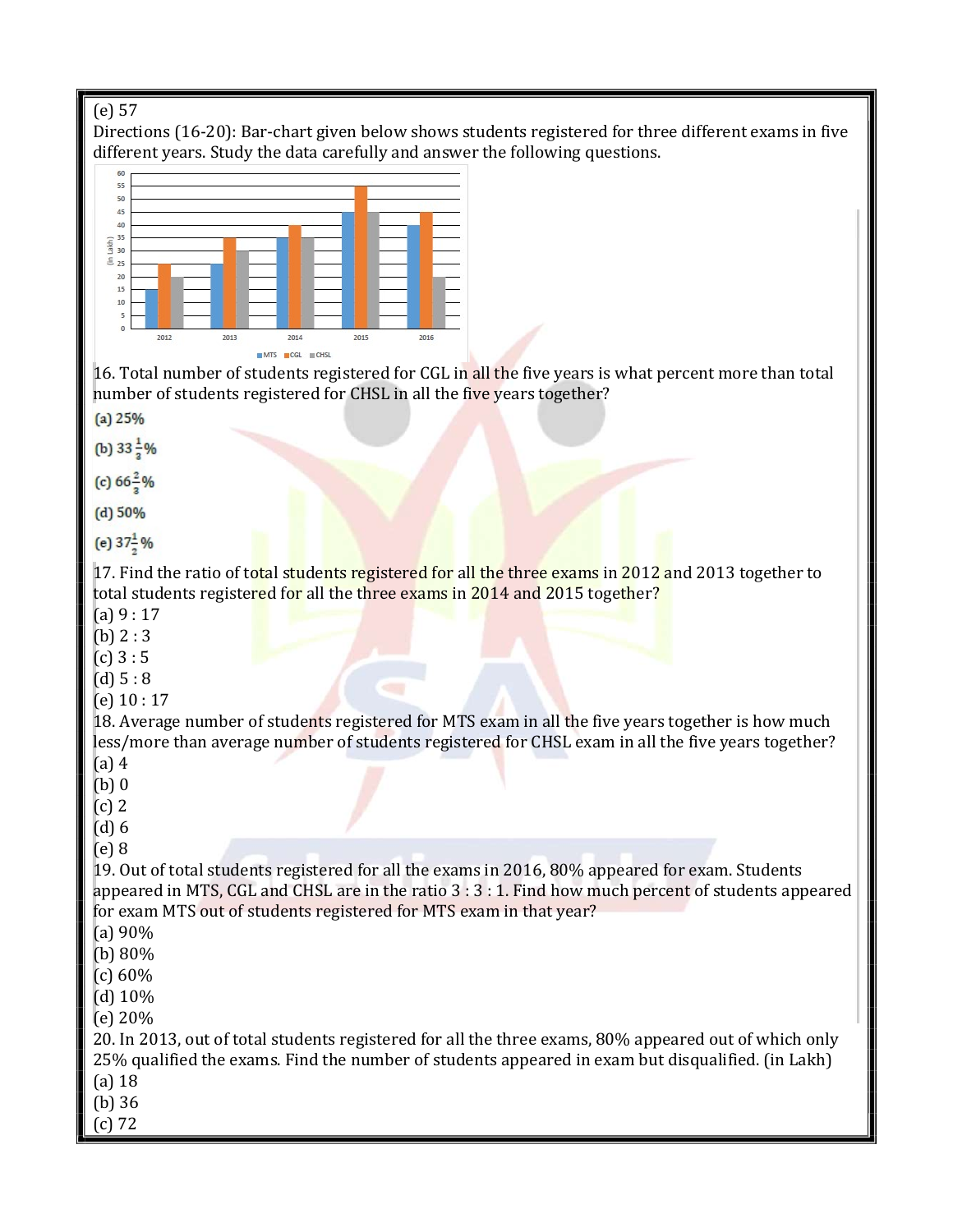| $(d)$ 54                                                                                                    |  |  |  |  |  |
|-------------------------------------------------------------------------------------------------------------|--|--|--|--|--|
| $(e)$ 63                                                                                                    |  |  |  |  |  |
| 21. A sum of 8000 invested in A at S.I at R% per annum and get some interest. Now he invested total         |  |  |  |  |  |
| amount received from A in B at S.I for same time period at 10% per annum and received 2080                  |  |  |  |  |  |
| interest. Find the value of R?                                                                              |  |  |  |  |  |
| (a)10%                                                                                                      |  |  |  |  |  |
| (b)12%                                                                                                      |  |  |  |  |  |
| $(c)$ 15%                                                                                                   |  |  |  |  |  |
| (d)20%                                                                                                      |  |  |  |  |  |
| (e) 25%                                                                                                     |  |  |  |  |  |
| 22. The population of a city in 2017 increased by 12.5% from 2016 and in 2018 it decreased by 8%            |  |  |  |  |  |
| with respect to previous year and in 2019 it again increased by 15% with respect to previous year. If       |  |  |  |  |  |
| in 2019, the population of the city is 1190250, then what was the population of city in 2016?               |  |  |  |  |  |
| $(a)$ 900000                                                                                                |  |  |  |  |  |
| $(b)$ 1000000                                                                                               |  |  |  |  |  |
| (c) 850000                                                                                                  |  |  |  |  |  |
| $(d)$ 950000                                                                                                |  |  |  |  |  |
| $(e)$ 1050000                                                                                               |  |  |  |  |  |
| 23.A filling tap can fill a tank in 10 hour. Two equivalent filling tap and one outlet tap are open         |  |  |  |  |  |
| simultaneously then tank is filled in 71/2 hour. In how much time outlet tap can empty the tank.            |  |  |  |  |  |
| $(a)$ 10                                                                                                    |  |  |  |  |  |
|                                                                                                             |  |  |  |  |  |
| $(b)$ 15                                                                                                    |  |  |  |  |  |
| $(c)$ 20                                                                                                    |  |  |  |  |  |
| $(d)$ 12                                                                                                    |  |  |  |  |  |
| $(e)$ 16                                                                                                    |  |  |  |  |  |
| 24. A and B invested Rs 5000 and Rs. 9000 for 12 months and 6 months respectively. Find profit share        |  |  |  |  |  |
| of B is how much percent more or less than profit share of A?                                               |  |  |  |  |  |
| (a) $10\%$ less                                                                                             |  |  |  |  |  |
| (b) 11.11% more                                                                                             |  |  |  |  |  |
| $(c)$ 11.11% less                                                                                           |  |  |  |  |  |
| (d) 10% more                                                                                                |  |  |  |  |  |
| (e) 12.5 % more                                                                                             |  |  |  |  |  |
| 25. A, B and C invested in a ratio of 7:8:5 in a business. They got an annual profit of Rs. 136800. If A    |  |  |  |  |  |
| and C withdrew their amount at the end of 3 months and 7 months respectively. Then find the                 |  |  |  |  |  |
| difference between A and C's share of profit?                                                               |  |  |  |  |  |
| (a) Rs. $12,600$                                                                                            |  |  |  |  |  |
| (b) Rs. $11,500$<br>$\left( \circ \right)$                                                                  |  |  |  |  |  |
| $(c)$ Rs. 13,500                                                                                            |  |  |  |  |  |
| $(d)$ Rs. $10,500$                                                                                          |  |  |  |  |  |
| $(e)$ Rs. 13,000                                                                                            |  |  |  |  |  |
| Direction (26-30): the data given below shows the information of total students in class A, B and C         |  |  |  |  |  |
| which divided in three groups X, Y and Z.                                                                   |  |  |  |  |  |
| Class A: Total no. of students are 90. 30 students are in group X. ratio of number of students in group Y   |  |  |  |  |  |
| and $Z$ is $1:2$ .                                                                                          |  |  |  |  |  |
| Class B: Total no. of students are 80. The ratio of no. of students in group X, Y and Z is 8: 5: 3.         |  |  |  |  |  |
| Class C: the no. of students in group Y are half of that in group X. The no of students in group X of class |  |  |  |  |  |
| C are 20 more that in group X of class A. no. of students in group Z of class C are 20% less than that in   |  |  |  |  |  |
| group X of same class.                                                                                      |  |  |  |  |  |
| 26. No. of students in group X of class B are what percentage of no. of students in groups Y of class C.    |  |  |  |  |  |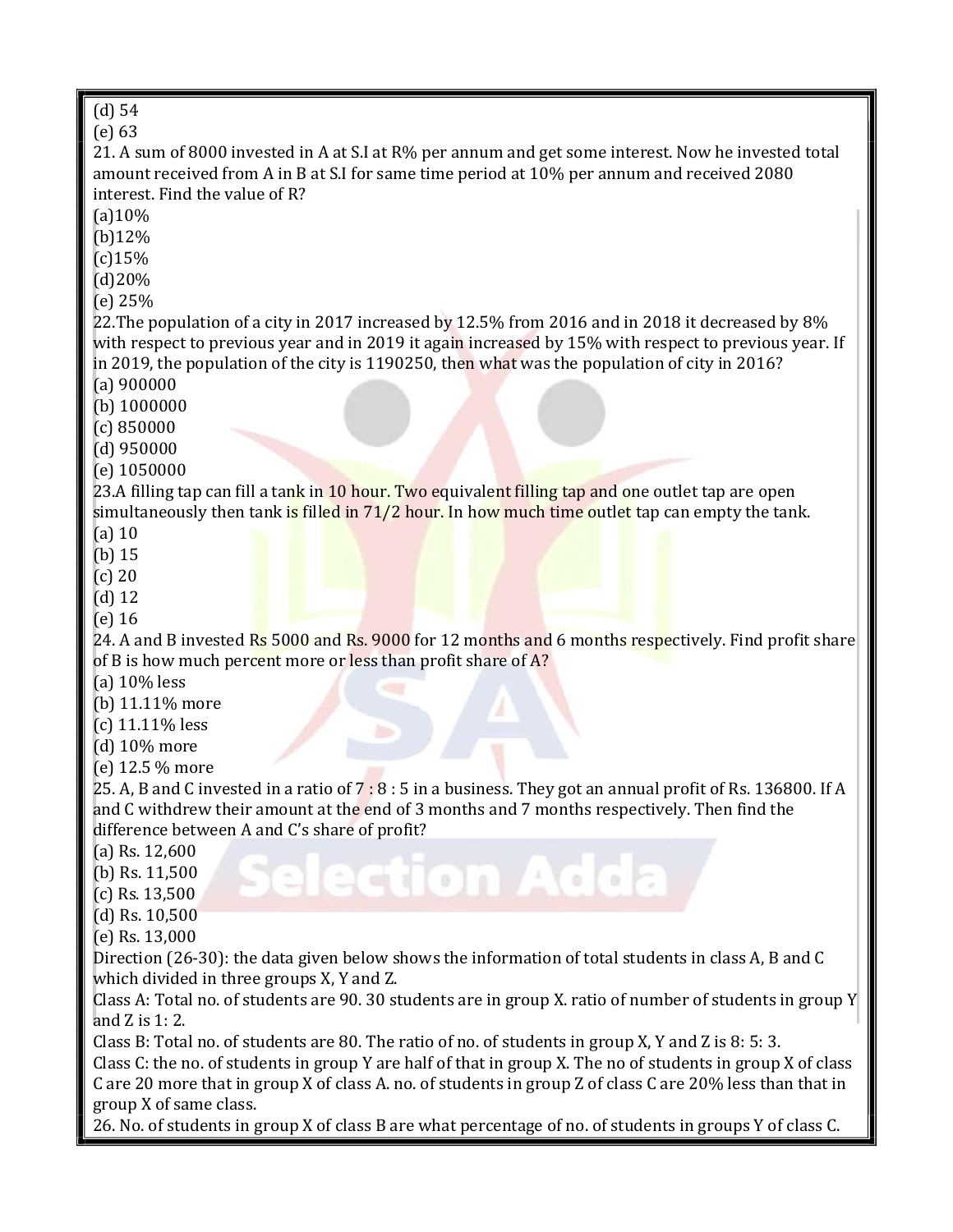| (a) $120%$                                                                                              |                                                                                                                |  |  |  |  |  |
|---------------------------------------------------------------------------------------------------------|----------------------------------------------------------------------------------------------------------------|--|--|--|--|--|
| (b) $90\%$                                                                                              |                                                                                                                |  |  |  |  |  |
| $(c)$ 100%                                                                                              |                                                                                                                |  |  |  |  |  |
| (d) $160%$                                                                                              |                                                                                                                |  |  |  |  |  |
| (e) 85%                                                                                                 |                                                                                                                |  |  |  |  |  |
| 27. Find the respective ratio between average students in group X in class A and B to total students in |                                                                                                                |  |  |  |  |  |
| class C.                                                                                                |                                                                                                                |  |  |  |  |  |
| $(a)$ 4: 23                                                                                             |                                                                                                                |  |  |  |  |  |
| (b) $7:32$                                                                                              |                                                                                                                |  |  |  |  |  |
| $(c)$ 4: 21                                                                                             |                                                                                                                |  |  |  |  |  |
| $(d)$ 7: 12                                                                                             |                                                                                                                |  |  |  |  |  |
| $(e)$ 7: 23                                                                                             |                                                                                                                |  |  |  |  |  |
|                                                                                                         | 28. There is total 34 girls in class A. if 12 girls are in group X, then find the no. of boys in group Y and Z |  |  |  |  |  |
| together in class A.                                                                                    |                                                                                                                |  |  |  |  |  |
| $(a)$ 50                                                                                                | $(b)$ 42                                                                                                       |  |  |  |  |  |
| $(c)$ 48                                                                                                | $(d)$ 38                                                                                                       |  |  |  |  |  |
| $(e)$ 60                                                                                                |                                                                                                                |  |  |  |  |  |
|                                                                                                         |                                                                                                                |  |  |  |  |  |
|                                                                                                         | 29. What are the total no. of students in group Y of all the classes?                                          |  |  |  |  |  |
| $(a)$ 95                                                                                                | (b) $90$                                                                                                       |  |  |  |  |  |
| $(c)$ 100                                                                                               | $(d)$ 70                                                                                                       |  |  |  |  |  |
| $(e)$ 80                                                                                                |                                                                                                                |  |  |  |  |  |
|                                                                                                         | 29. Total no. of students in group X is how much more or less than that in group Z.                            |  |  |  |  |  |
| $(a)$ 20                                                                                                |                                                                                                                |  |  |  |  |  |
| $(b)$ 25                                                                                                |                                                                                                                |  |  |  |  |  |
| $(c)$ 15                                                                                                |                                                                                                                |  |  |  |  |  |
| $(d)$ 50                                                                                                |                                                                                                                |  |  |  |  |  |
|                                                                                                         | 31. Area of square is how much percent it's perimeter of side 4m?                                              |  |  |  |  |  |
| (a) $50%$                                                                                               |                                                                                                                |  |  |  |  |  |
| (b) $150%$                                                                                              |                                                                                                                |  |  |  |  |  |
| $(c)$ 100%                                                                                              |                                                                                                                |  |  |  |  |  |
| $(d)$ 20%                                                                                               |                                                                                                                |  |  |  |  |  |
| (e) 25%                                                                                                 |                                                                                                                |  |  |  |  |  |
|                                                                                                         | 32. A shopkeeper sold an article A at 20% gain and another article B at 20% loss. Find her overall gain        |  |  |  |  |  |
|                                                                                                         | or loss percent if S.P. of both articles were same?                                                            |  |  |  |  |  |
| (a) $4\%$ loss                                                                                          |                                                                                                                |  |  |  |  |  |
| $(b)$ 5% loss                                                                                           |                                                                                                                |  |  |  |  |  |
| $(c)$ 5% gain                                                                                           | election Add                                                                                                   |  |  |  |  |  |
| (d) $2.5\%$ loss                                                                                        |                                                                                                                |  |  |  |  |  |
| (e) $2.5\%$ gain                                                                                        |                                                                                                                |  |  |  |  |  |
| 33. Find the probability of selecting two red honor cards from a pack of 52 cards?                      |                                                                                                                |  |  |  |  |  |
| (a) $132/663$                                                                                           |                                                                                                                |  |  |  |  |  |
| (b) $28/663$                                                                                            |                                                                                                                |  |  |  |  |  |
| $(c)$ 14/663                                                                                            |                                                                                                                |  |  |  |  |  |
| (d) 61/663                                                                                              |                                                                                                                |  |  |  |  |  |
| (e) None of these                                                                                       |                                                                                                                |  |  |  |  |  |
| 34. Abhinav is 25% more efficient than Satish while Alpa is 40% less efficient than Abhinav. If Satish  |                                                                                                                |  |  |  |  |  |
|                                                                                                         | alone can complete the work in 15 days then in how many days Abhinav and Alpa together can                     |  |  |  |  |  |
| complete the work.                                                                                      |                                                                                                                |  |  |  |  |  |
| $(a)$ 8 days                                                                                            |                                                                                                                |  |  |  |  |  |
|                                                                                                         |                                                                                                                |  |  |  |  |  |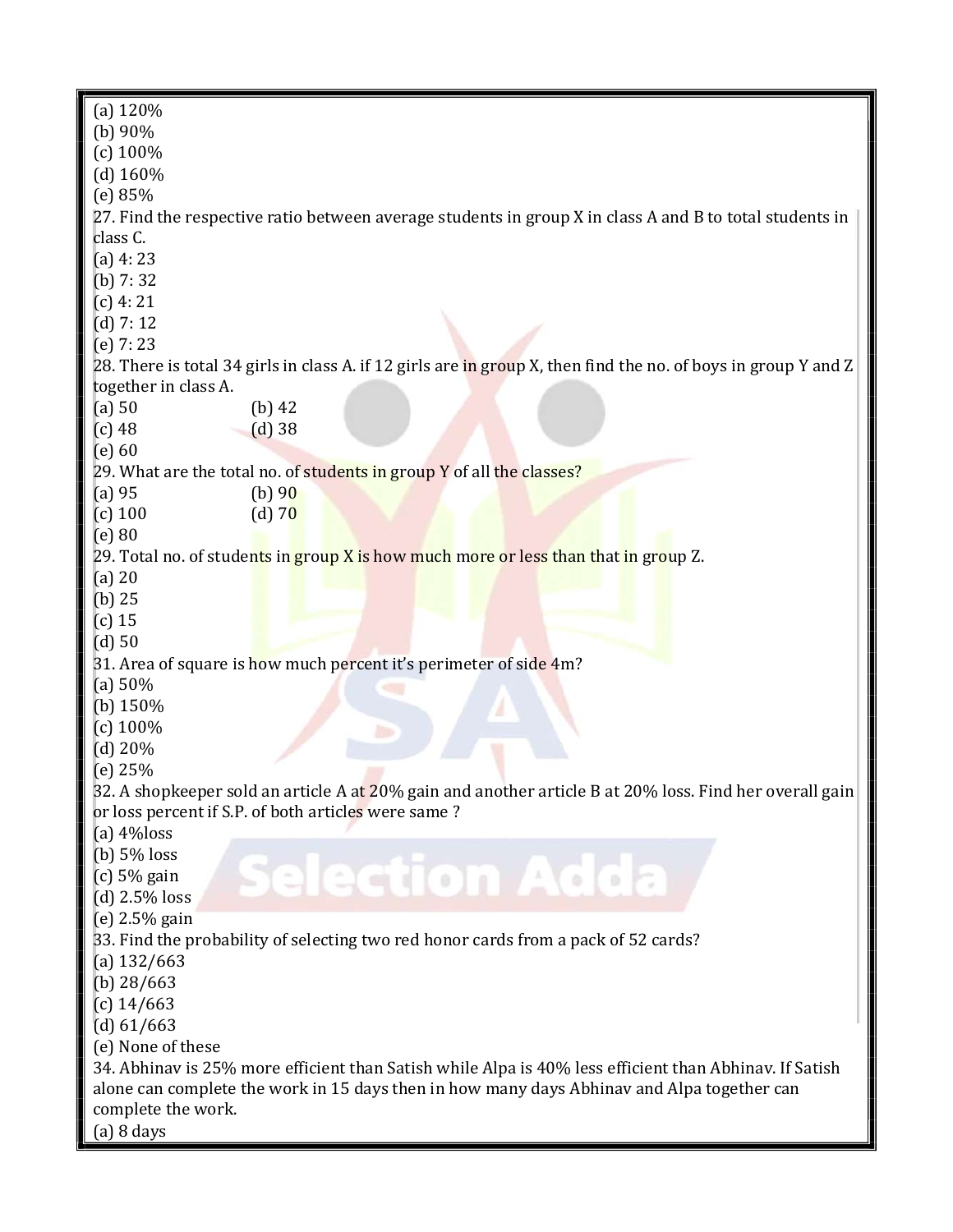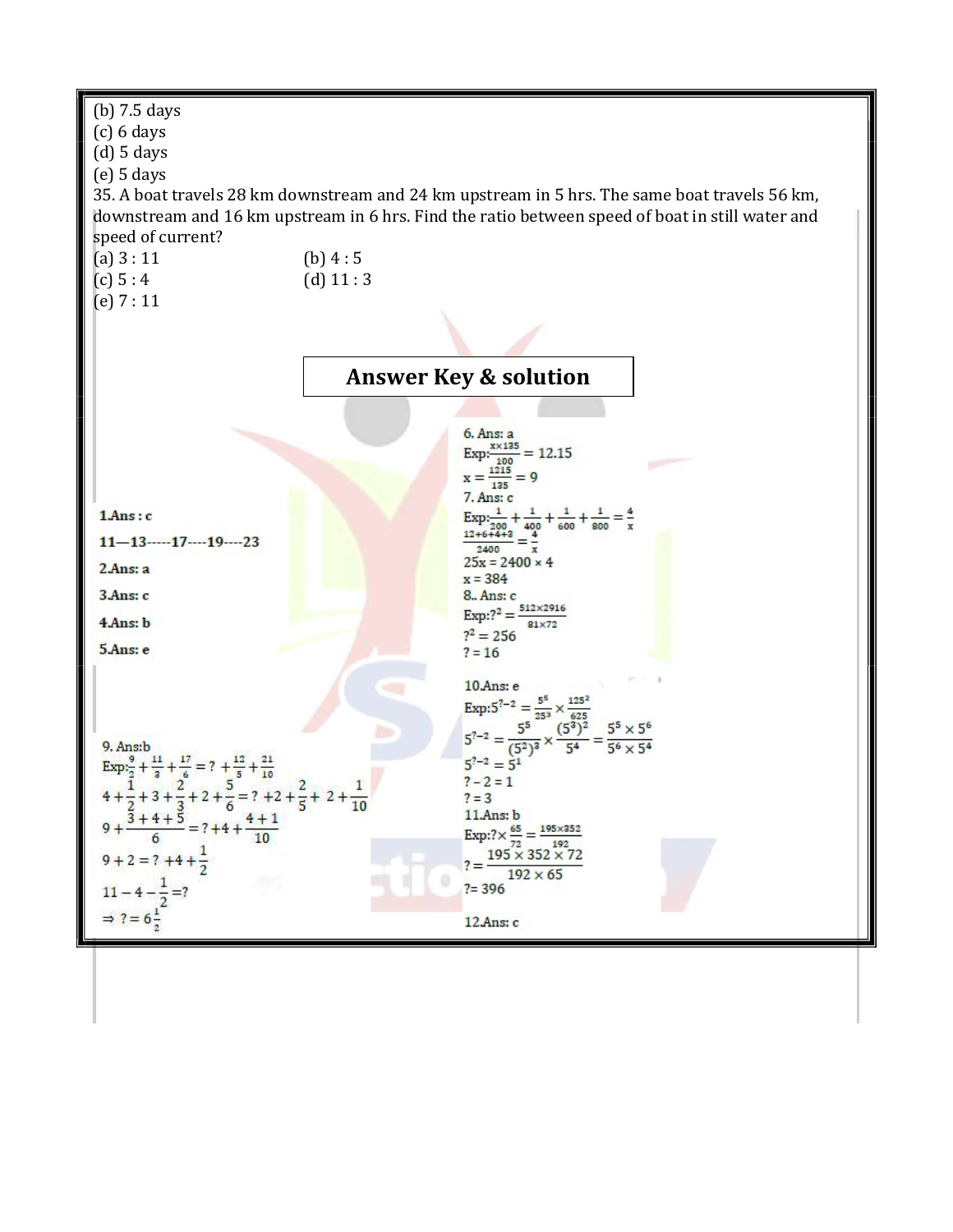Exp:  $\sqrt[2]{256} \times (1728)^{\frac{1}{3}} = ? \times (4096)^{\frac{1}{4}}$  $16 \times (12^2)^{\frac{1}{2}} = ? \times (8^4)^{\frac{1}{4}}$  $? = \frac{16 \times 12}{8} = 24$ 13 Ans: d Exp: 35% of  $180 + 18^2 = (27)^{\frac{5}{3}} + ?^2$  $\Rightarrow$  63 + 324 = 243 +?<sup>2</sup><br> $\Rightarrow$  387 - 243 =?<sup>2</sup>  $\Rightarrow$  ?  $2 = 144$  $\Rightarrow$  ? = 12  $15.Ans: c$  $14$ Ans: a Exp:  $\frac{228}{357} \times 441 - 15 \times 21 = ?$ <br>  $\Rightarrow \frac{19 \times 17}{17 \times 21} \times 441 - 15 \times 21 = ?$ Exp:  $? \times 4 - 40^2 = 14^2 - 36 \times 44$  $? \times 4 = 196 + 40^2 - (40 - 4) \times (40 + 4)$ <br> $? \times 4 = 196 + 40^2 - 40^2 + 4^2 = 212$  $? = \frac{212}{ } = 53$  $\Rightarrow$  ? = 19  $\times$  21 - 15  $\times$  21 = 4  $\times$  21 = 84 16. Ans.(b) Total number of students registered for CGL  $= 25 + 35 + 40 + 55 + 45$  $= 200$ Total number of students registered for CHSL  $= 20 + 30 + 35 + 45 + 20$  $= 150$ Required% =  $\frac{200 - 150}{150} \times 100$  $=\frac{50}{150}\times 100 = 33\frac{1}{3}\%$ 17. Ans.(e) Total students registered for all the three exams in 2012 and 2013 together  $= 15 + 25 + 20 + 25 + 35 + 30$  $= 150$ Total students registered for all the three exams in 2014 and 2015 together  $= 35 + 40 + 35 + 45 + 55 + 45$  $= 255$ Required ratio  $=$   $\frac{150}{255}$   $=$   $\frac{10}{17}$ 

Selection Adda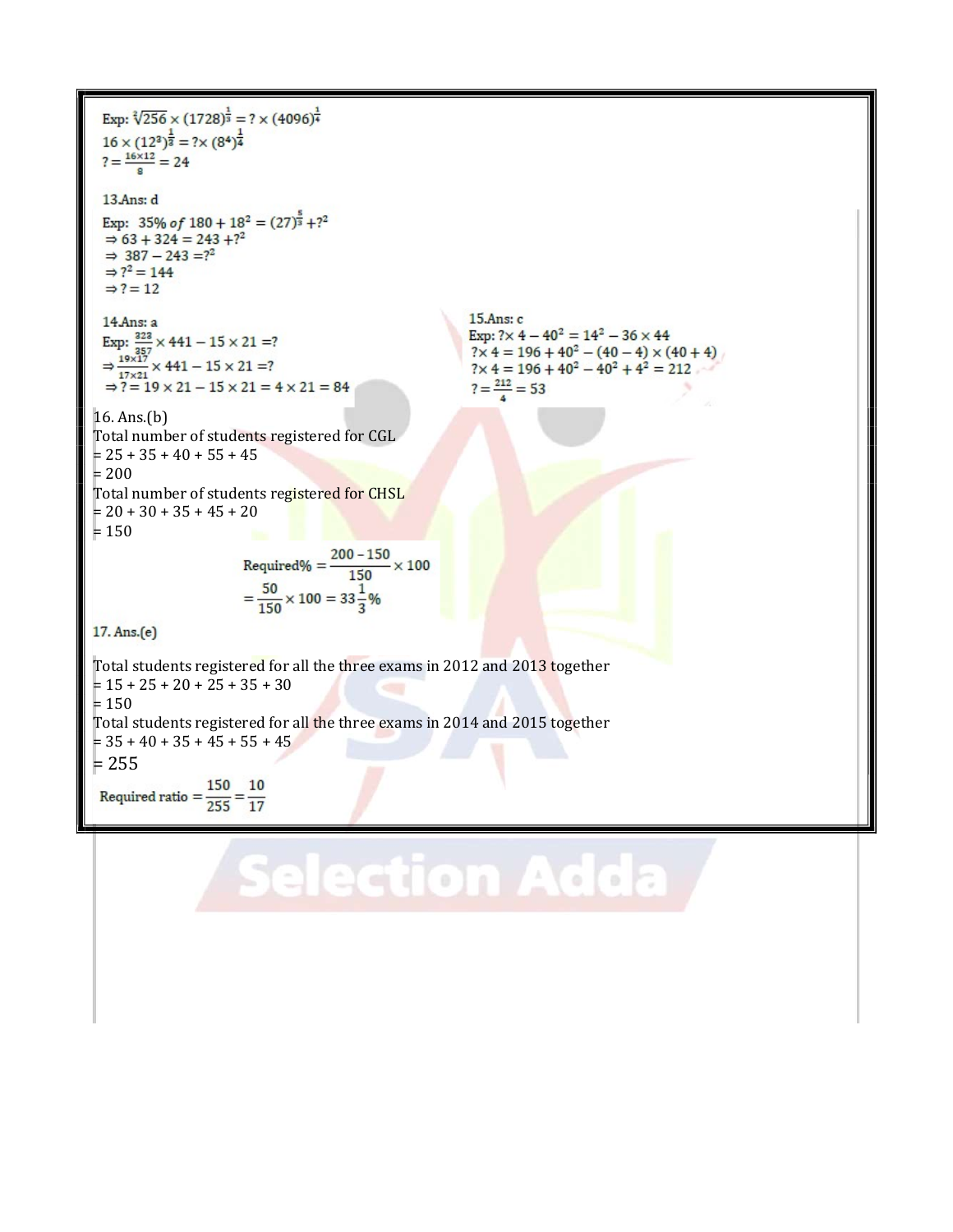$18. Ans.(c)$ 

Average number of students registered for MTS exam

$$
=\frac{15+25+35+45+40}{5}=\frac{160}{5}=32
$$

Average number of students registered for CHSL exam

$$
=\frac{20+30+35+45+20}{5}
$$

$$
=\frac{150}{5}=30
$$

Required difference =  $32 - 30 = 2$ 

 $19.Ans.(a)$ 

Total students registered for all the three exams in 2016

 $= 40 + 45 + 20$ 

 $= 105$ 

Number of appeared students

$$
=\frac{80}{100}\times105
$$

$$
=84
$$

 $=\frac{84}{7} \times 3$ 

Students appeared for MTS exam

 $=$  36

Required 
$$
\% = \frac{36}{40} \times 100 = 90\%
$$

dda

 $\mathbb{Z}^d$ 

 $20. Ans.(d)$ 

Total number of students register for all exams

 $= 25 + 35 + 30$ 

 $= 90$  Lakh

Required number of students

$$
= 90 \times \frac{100}{100} \times \frac{100}{100} = 54
$$
 Lakh  
21. 20%=2080  
100%=10400  
8000=100%  
2400=30%

 $R = 15%$ 

22. Ans b

Exp: population of city in 2016 = 1190250  $\times \frac{100}{112.5} \times \frac{100}{92} \times \frac{100}{115}$ <br>= 1190250  $\times \frac{8}{9} \times \frac{25}{23} \times \frac{20}{23}$ <br>= 1000000  $= 1000000$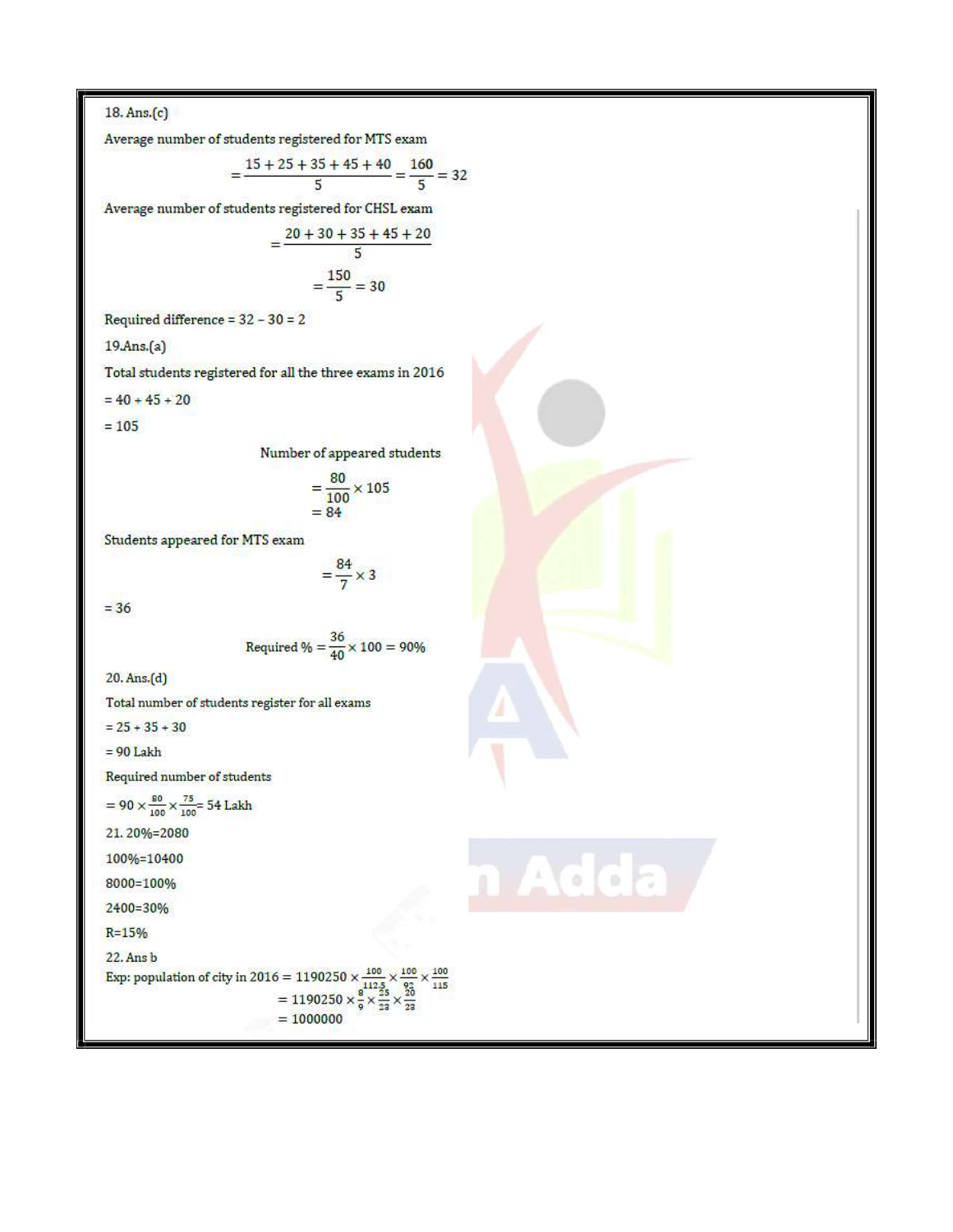#### $23$ Ans:  $b$

Exp:Inlet tap can fill in  $\rightarrow 10$  hour Two inlet to can fill in  $\rightarrow$  5 hour ATQ.  $\frac{1}{5} + \frac{1}{x} = \frac{2}{15}$ 

'x' hour take by outlet tap to empty the tank  $x = 15$ 

24.Ans: a

Exp: ratio between profit share of A to B =  $5000 \times 12:9000 \times 6$ 

 $= 10:9$ Let profit of A and B are Rs. 10x and 9x respectively Required percentage  $= \frac{(10x-9x)}{10x} \times 100 = 10\%$  less

## 25. Ans. a

Sol. Ratio of their profit sharing

 $A : B : C = 7 \times 3 : 8 \times 12 : 5 \times 7$ 

= 21 ∶ 96 ∶ 35

Annual profit = 136800 Difference b/w A and C's share of profit

 $= 14 152 \times 136800$ 

 $=$  Rs 12,600 Direction (26-30)

|       | Group<br>x | Group | Group<br>z | Total |
|-------|------------|-------|------------|-------|
|       | 30         | 20    | 40         | 90    |
| B     | 40         | 25    | 15         | 80    |
| C     | 50         | 25    | 40         | 115   |
| Total | 120        | 70    | 95         | 285   |

26. Ans. (d) Exp. Required percentage =  $\frac{40}{25} \times 100 = 160\%$ 

27. Ans. (e) Exp. Average students in group X of class and B =  $\frac{40+30}{2}$  = 35 Required ratio =  $\frac{35}{115} = \frac{7}{23}$ 

28. Ans. (d) Exp.

Total girls in group Y and Z together =  $34 - 12 = 22$ Total boys in group Y and Z together on class  $A = (90 - 30) - 22 = 38$ 

29. Ans. (d) Exp. Total students in group Y of all the classes  $= 70$ 

30. Ans. (b) Exp. Required difference =  $120 - 95 = 25$ 

### 31.Ans: c

Exp: Required percentage =  $\frac{4 \times 4}{4 \times 4} \times 100 = 100\%$ 

 $32Ans: a$ Let S.P. of each article be Rs. 100. Total S.P. =  $Rs. 200$ :. C.P. of article A =  $\frac{100}{120} \times 100 = \text{Rs } \frac{250}{3}$ <br>C.P. of article B =  $\frac{100}{80} \times 100 = \text{Rs } 125$ Total C.P. = Rs.  $\frac{625}{8}$ Overall gain or loss percent =  $\frac{\left( \frac{625}{3} - 200 \right)}{625} \times 100 = 4\%$  loss Exp: